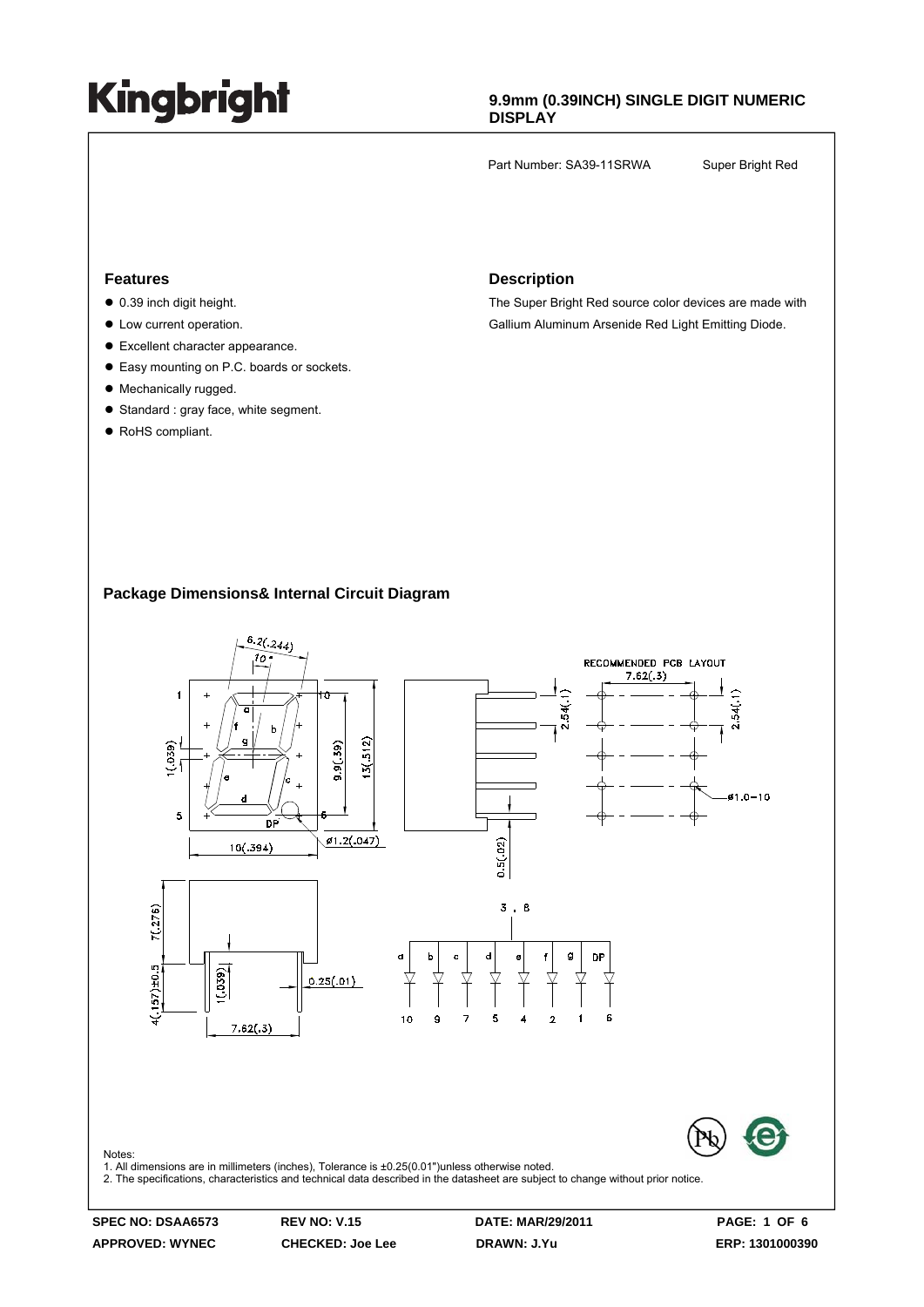| <b>Selection Guide</b> |                           |                |                        |       |                                    |  |  |  |  |
|------------------------|---------------------------|----------------|------------------------|-------|------------------------------------|--|--|--|--|
| Part No.               | <b>Dice</b>               | Lens Type      | Iv (ucd) [1]<br>@ 10mA |       | <b>Description</b>                 |  |  |  |  |
|                        |                           |                | Min.                   | Typ.  |                                    |  |  |  |  |
| SA39-11SRWA            | Super Bright Red (GaAlAs) | White Diffused | 9000                   | 17000 | Common Anode, Rt.<br>Hand Decimal. |  |  |  |  |

Note:

1. Luminous intensity/ luminous Flux: +/-15%.

#### **Electrical / Optical Characteristics at TA=25°C**

| Symbol              | <b>Parameter</b>         | <b>Device</b>    | Typ. | Max. | <b>Units</b> | <b>Test Conditions</b> |
|---------------------|--------------------------|------------------|------|------|--------------|------------------------|
| λpeak               | Peak Wavelength          | Super Bright Red | 660  |      | nm           | $IF=20mA$              |
| <b>AD [1]</b>       | Dominant Wavelength      | Super Bright Red | 640  |      | nm           | $IF=20mA$              |
| $\Delta\lambda$ 1/2 | Spectral Line Half-width | Super Bright Red | 20   |      | nm           | $IF=20mA$              |
| С                   | Capacitance              | Super Bright Red | 45   |      | pF           | $V_F = 0V$ : f = 1MHz  |
| VF [2]              | <b>Forward Voltage</b>   | Super Bright Red | 1.85 | 2.5  | v            | $IF=20mA$              |
| IR.                 | <b>Reverse Current</b>   | Super Bright Red |      | 10   | uA           | $V_R = 5V$             |

Notes:

1.Wavelength: +/-1nm.

2. Forward Voltage: +/-0.1V.

#### **Absolute Maximum Ratings at TA=25°C**

| <b>Parameter</b>                | <b>Super Bright Red</b>              | <b>Units</b> |  |
|---------------------------------|--------------------------------------|--------------|--|
| Power dissipation               | 75                                   | mW           |  |
| DC Forward Current              | 30                                   | mA           |  |
| Peak Forward Current [1]        | 155                                  | mA           |  |
| Reverse Voltage                 | 5                                    | v            |  |
| Operating / Storage Temperature | -40 $^{\circ}$ C To +85 $^{\circ}$ C |              |  |
| Lead Solder Temperature[2]      | 260°C For 3-5 Seconds                |              |  |

Notes:

1. 1/10 Duty Cycle, 0.1ms Pulse Width.

2. 2mm below package base.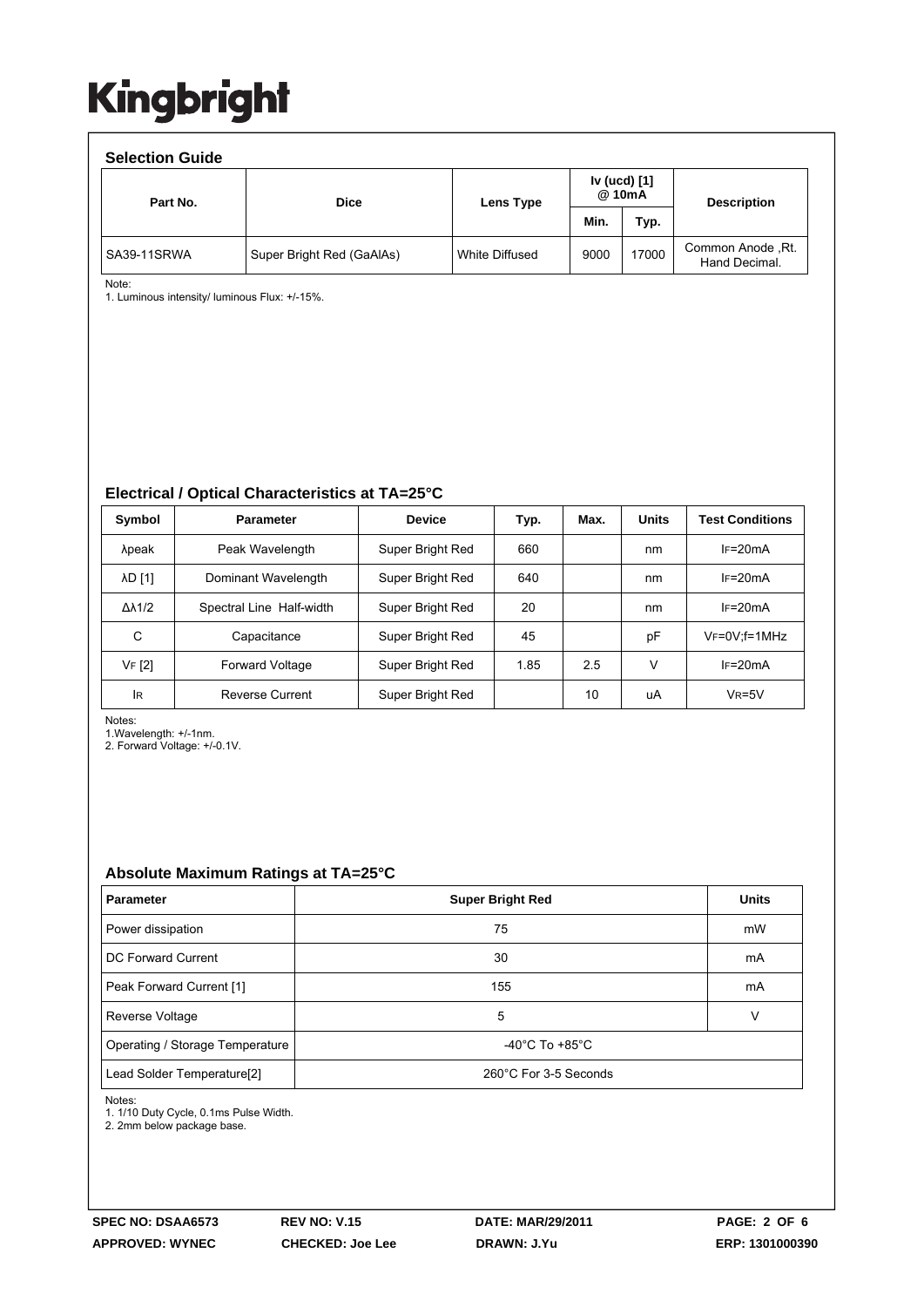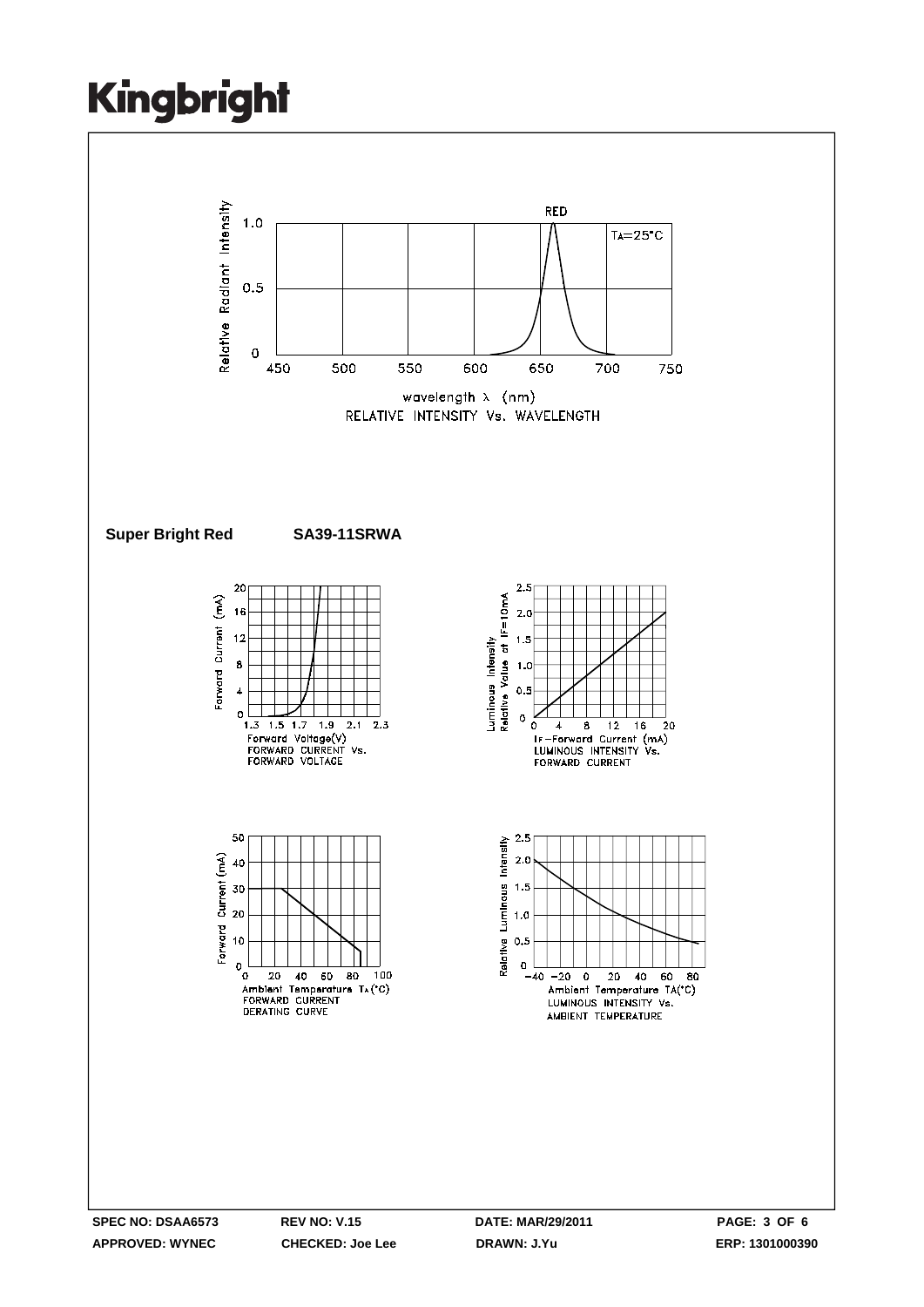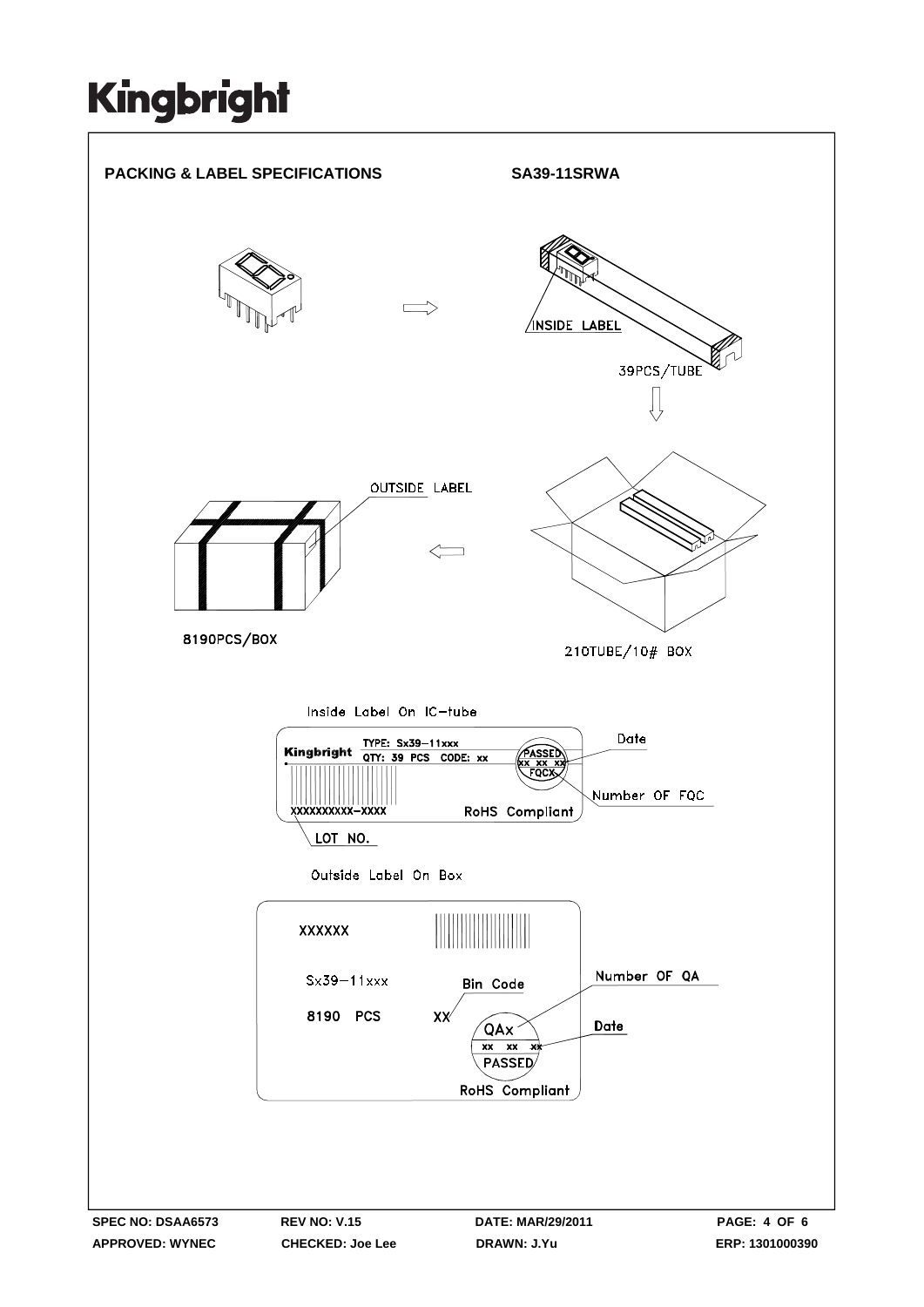